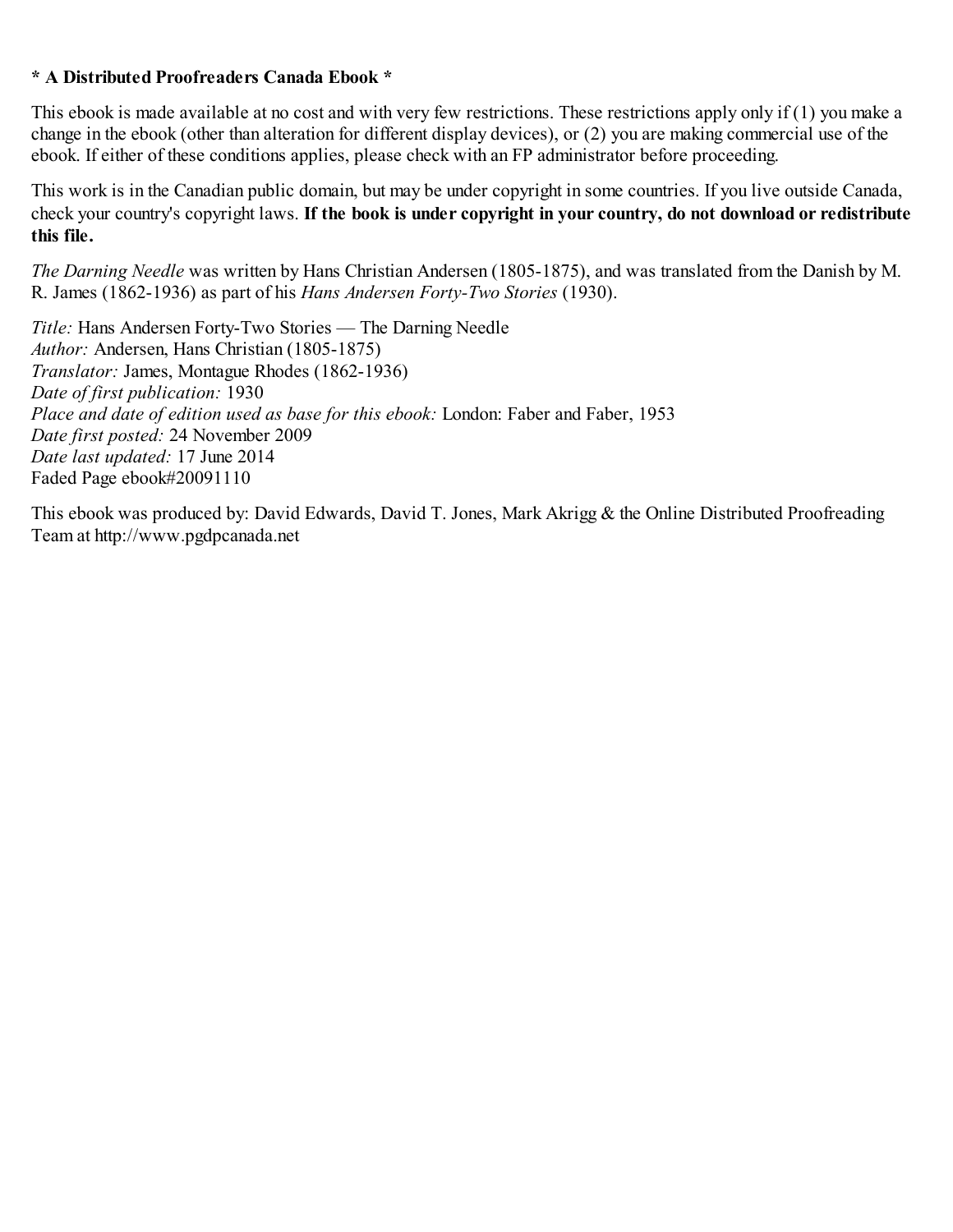## *The Darning Needle*

**by**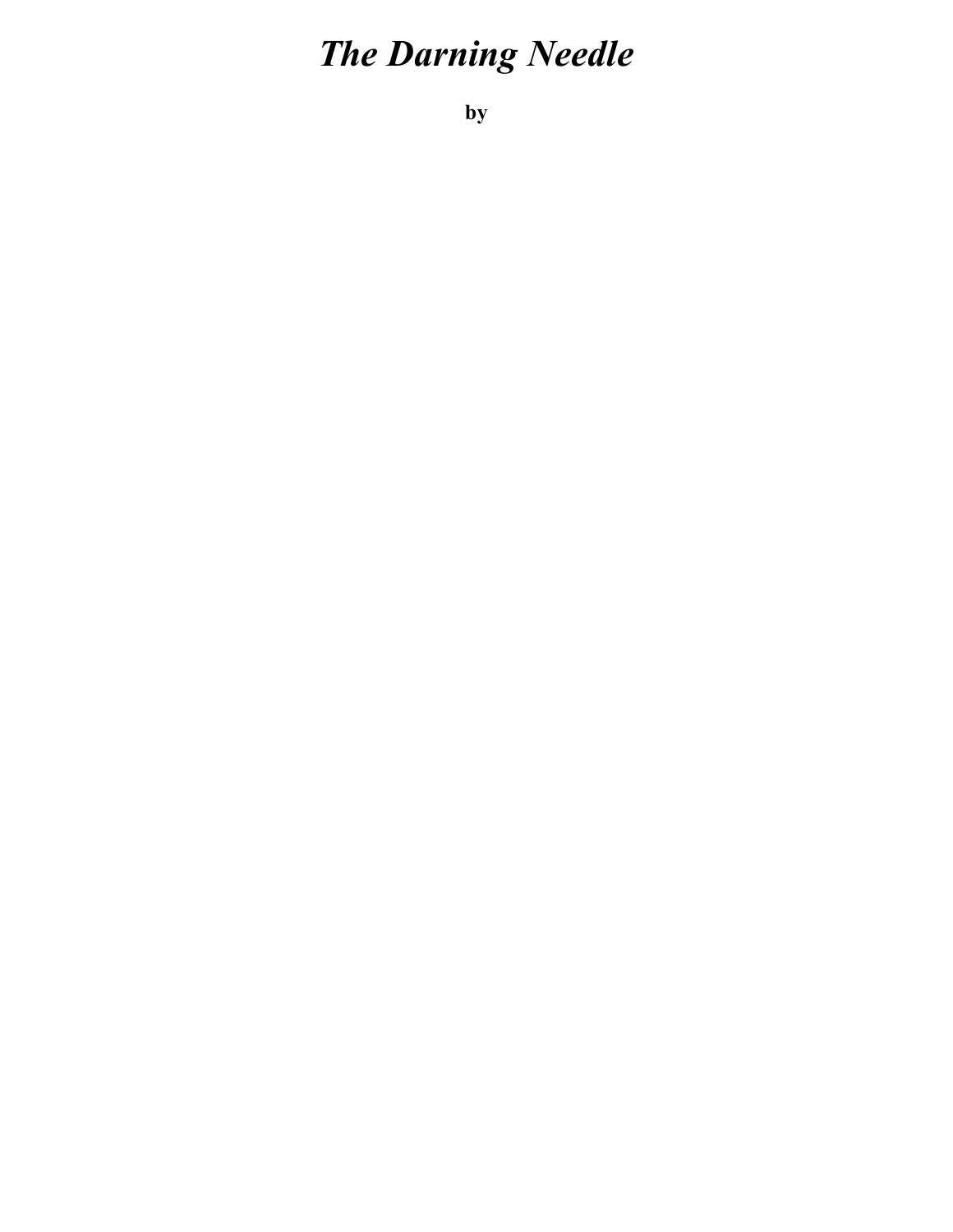## **Hans Christian Andersen**

## **(from** *Hans Andersen Forty-Two Stories* **[1930], translated by M. R. James)**

There was once a Darning Needle who was such a fine lady that she imagined she was a sewing needle. "Mind you take care what you're holding," said the Darning Needle to the Fingers, when they picked her up. "Don't drop me! If I fall on the floor, I should very likely never be found again, I'm so fine." "Moderately so," said the Fingers, taking her firmly round the waist.

"Look, here I come with my train," said the Darning Needle, as she drew a long thread after her; but it had no knot on it.

The Fingers pointed the needle straight at the kitchenmaid's slipper, where there was a tear in the upper leather that had to be sewn up.

"This is menial work," said the Darning Needle. "I shall never get through it! I shall break! I shall break!" And break she did. "Didn't I say so?" she said; "I'm so fine."

"Now, she's good for nothing," said the Fingers. However, they had to keep hold of her, for the kitchenmaid dropped some sealing-wax on her, and stuck her in the front of her neckerchief. "Look, now I'm a breast-pin," said the Darning Needle. "I knew I should come to the front. Be something and you'll become something." And she laughed, to herself, for you can't see on the face of it when a darning needle is laughing. Now she sat there as proud as if she was driving in her own carriage, and looked all about her.

"May I have the honour of inquiring whether you are made of gold?" she asked a pin who was beside her. "You make a handsome appearance, and have a head of your own, though a small one. You should take pains to make it grow, for we can't all have sealing-wax on the end of us." With these words the Darning Needle drew herself up so proudly that she fell out of the neckerchief into the waste-tub, just as the kitchenmaid emptied it out. "So I'm going on my travels," said the Darning Needle; "I only hope I don't get lost." But she was lost. "I'm too fine for this world," said she, as she lay in the drain. "Well, I have a good conscience, and that's always some little comfort"; and she held herself stiff and didn't lose her temper.

Every sort of thing went sailing along over her; sticks and straws and bits of newspaper. "Look at them sailing along," said the Darning Needle; "they don't know what's sticking fast just beneath them. It's I! Here I sit. Look! There goes a stick, thinking of nothing in the world but 'stick', that's himself. There goes a straw! Just look how it zig-zags about and turns round and round. Don't think quite so much about yourself! You may run up against the culvert! There's a newspaper; everything that's on it is forgotten, but it's spreading itself out all the same. I sit here patient and calm; I know what I am, and what I am I remain."

One day there came something close by that shone very finely, and the Darning Needle thought it must be a diamond, but it was really a bit of bottle. And as it shone the Darning Needle addressed it, introducing herself as a Breast Pin. "You are no doubt a diamond?" "Yes, I am something of the kind." So each believed that the other was something really valuable, and they talked about how conceited the world was.

"Ah, yes! I used to live in a casket owned by a young lady," said the Darning Needle; "and the young lady was a kitchenmaid. She had five fingers on each hand, but anything so self-centred as those five fingers I never knew, and yet they were only there to hold me and take me out of the casket and put me back again."

"Had they any brilliance about them?" asked the bit of glass. "Brilliance!" said the Darning Needle. "No, it was all conceit. They were five brothers, all born fingers; they held themselves close up to each other, though they were of different lengths. The outermost, Tom Thumb, was short and stout, and was outside the rank. He had only one joint in his back, and could only bow in one place, but he said that if he was cut off a man, that man was entirely unfitted for war service. Lick Pot was dipped in sweet and sour, and would point at the sun and moon, and he it was who held tight when